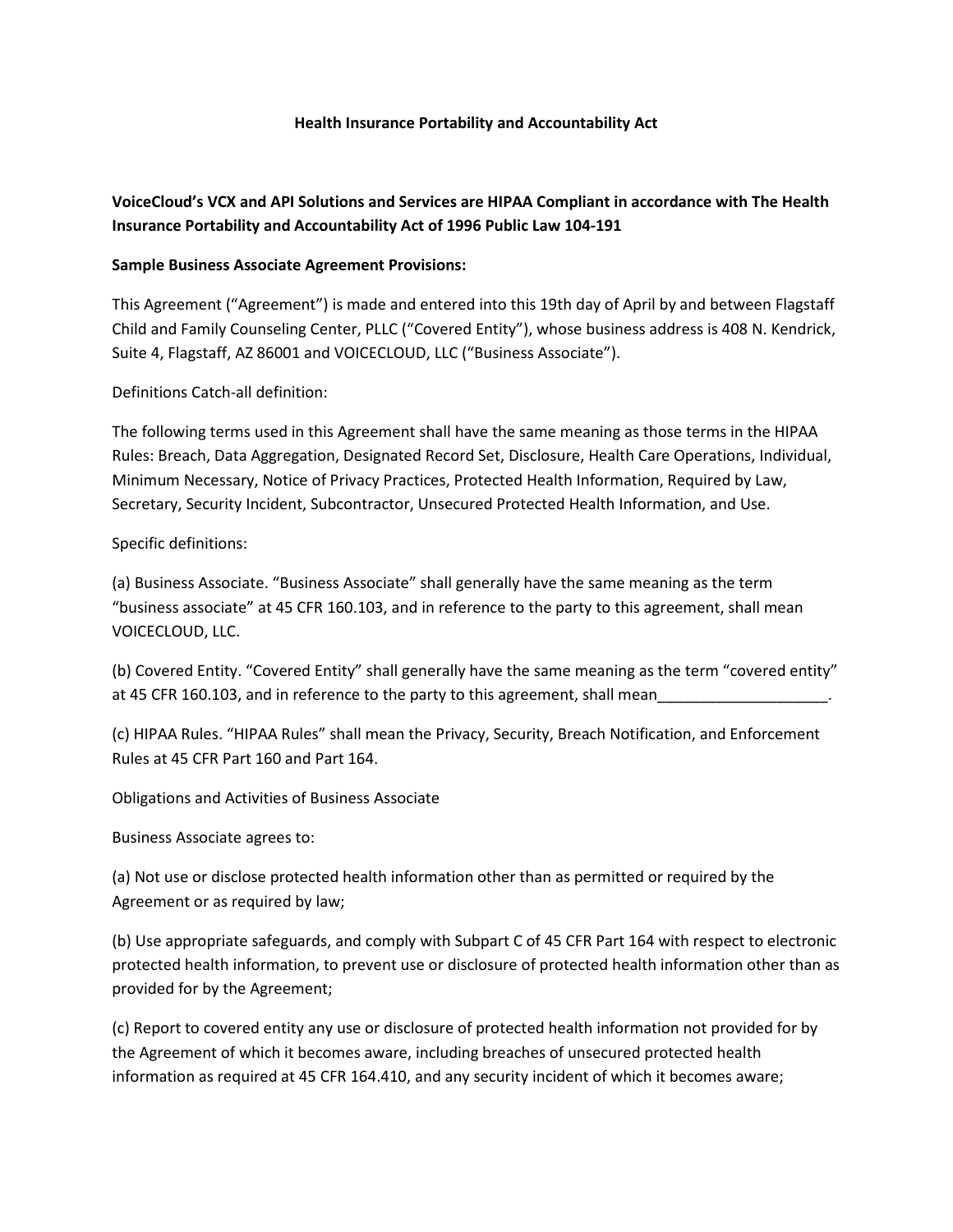(d) In accordance with 45 CFR 164.502(e)(1)(ii) and 164.308(b)(2), if applicable, ensure that any subcontractors that create, receive, maintain, or transmit protected health information on behalf of the business associate agree to the same restrictions, conditions, and requirements that apply to the business associate with respect to such information;

(e) Make available protected health information in a designated record set to the "covered entity" or "individual or the individual's designee" as necessary to satisfy covered entity's obligations under 45 CFR 164.524;

(f) Make any amendment(s) to protected health information in a designated record set as directed or agreed to by the covered entity pursuant to 45 CFR 164.526, or take other measures as necessary to satisfy covered entity's obligations under 45 CFR 164.526;

(g) Maintain and make available the information required to provide an accounting of disclosures to the "covered entity" or "individual" as necessary to satisfy covered entity's obligations under 45 CFR 164.528;

(h) To the extent the business associate is to carry out one or more of covered entity's obligation(s) under Subpart E of 45 CFR Part 164, comply with the requirements of Subpart E that apply to the covered entity in the performance of such obligation(s); and

(i) Make its internal practices, books, and records available to the Secretary for purposes of determining compliance with the HIPAA Rules.

Permitted Uses and Disclosures by Business Associate

(a) Business associate may only use or disclose protected health information.

(b) Business associate may use or disclose protected health information as required by law.

(c) Business associate agrees to make uses and disclosures and requests for protected health information.

(d) Business associate may not use or disclose protected health information in a manner that would violate Subpart E of 45 CFR Part 164 if done by covered entity.

(e) Business associate may use protected health information for the proper management and administration of the business associate or to carry out the legal responsibilities of the business associate.

(f) Business associate may disclose protected health information for the proper management and administration of business associate or to carry out the legal responsibilities of the business associate, provided the disclosures are required by law, or business associate obtains reasonable assurances from the person to whom the information is disclosed that the information will remain confidential and used or further disclosed only as required by law or for the purposes for which it was disclosed to the person,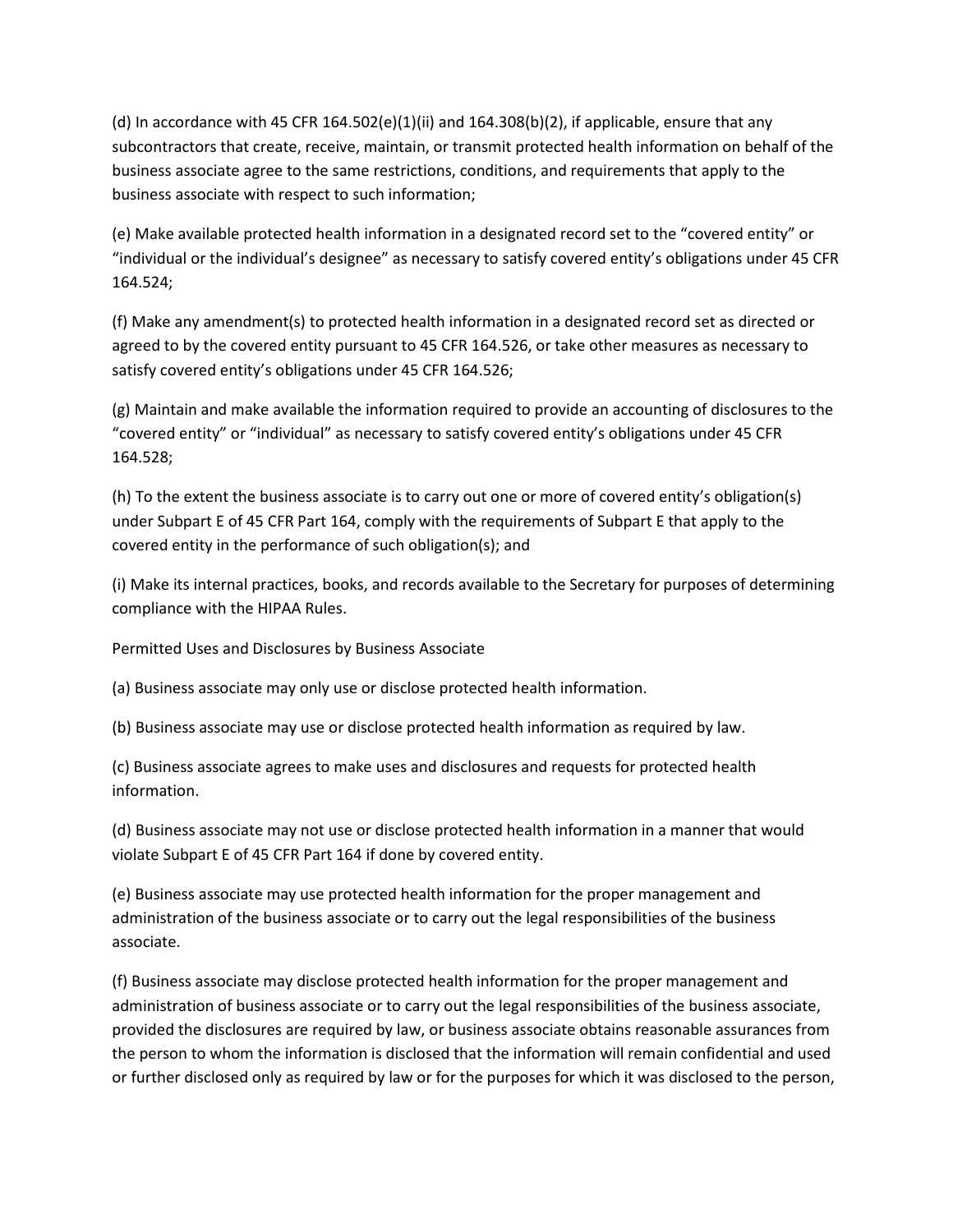and the person notifies business associate of any instances of which it is aware in which the confidentiality of the information has been breached.

(g) Business associate may provide data aggregation services relating to the health care operations of the covered entity.

Provisions for Covered Entity to Inform Business Associate of Privacy Practices and Restrictions

(a) Covered entity shall notify business associate of any limitation(s) in the notice of privacy practices of covered entity under 45 CFR 164.520, to the extent that such limitation may affect business associate's use or disclosure of protected health information.

(b) Covered entity shall notify business associate of any changes in, or revocation of, the permission by an individual to use or disclose his or her protected health information, to the extent that such changes may affect business associate's use or disclosure of protected health information.

(c) Covered entity shall notify business associate of any restriction on the use or disclosure of protected health information that covered entity has agreed to or is required to abide by under 45 CFR 164.522, to the extent that such restriction may affect business associate's use or disclosure of protected health information.

Permissible Requests by Covered Entity

Covered entity shall not request business associate to use or disclose protected health information in any manner that would not be permissible under Subpart E of 45 CFR Part 164 if done by covered entity.

# Term and Termination

(a) Term. The Term of this Agreement shall be effective as of this 1st day of\_\_\_\_\_\_\_\_\_\_\_\_\_\_, and shall terminate upon account cancellation or on the date covered entity terminates for cause as authorized in paragraph (b) of this Section, whichever is sooner.

(b) Termination for Cause. Business associate authorizes termination of this Agreement by covered entity, if covered entity determines business associate has violated a material term of the Agreement and business associate has not cured the breach or ended the violation within the time specified by covered entity.

(c) Obligations of Business Associate Upon Termination.

Upon termination of this Agreement for any reason, business associate shall return to covered all protected health information received from covered entity, or created, maintained, or received by business associate on behalf of covered entity, that the business associate still maintains in any form. Business associate shall retain no copies of the protected health information.

Upon termination of this Agreement for any reason, business associate, with respect to protected health information received from covered entity, or created, maintained, or received by business associate on behalf of covered entity, shall: